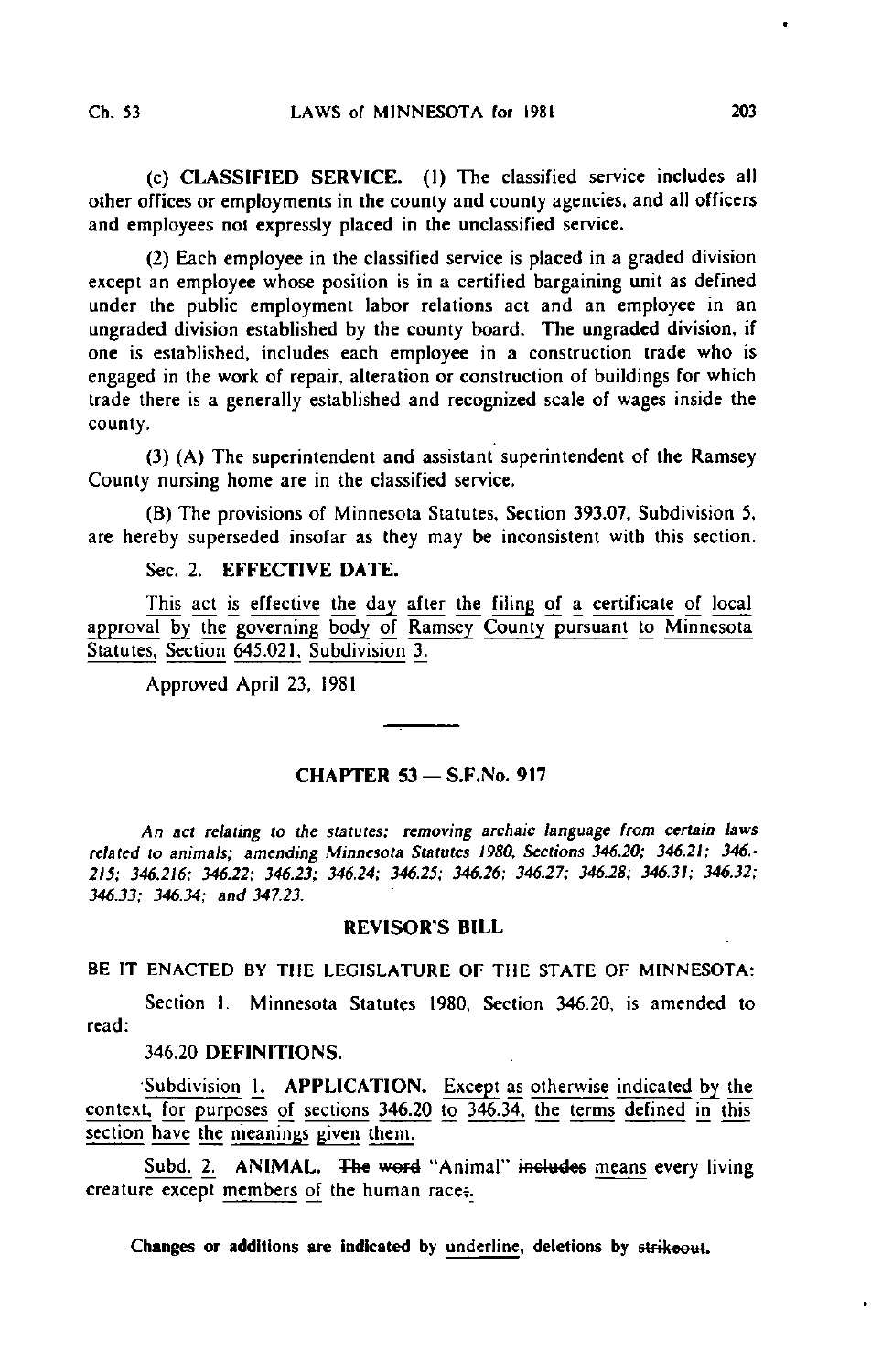Subd. 3. TORTURE; CRUELTY. the word "Torture" or "cruelty;" means every act, omission, or neglect whereby which causes or permits unneces- $\overline{\text{sary}}$  or unjustifiable pain, suffering, or death  $\overline{\text{shall}}$  be caused or permitted.

Subd. 4. IMPURE MILK. The term "Impure and unwholesome milk" includes means all milk obtained from animals in a diseased or unhealthy condition animals, or from animals fed on distillery waste, usually called "swill." er upon any substance in a state of putrefaction or fermentation which is putrefied or fermented.

Sec. 2. Minnesota Statutes 1980, Section 346.21, is amended to read:

346.21 OVERWORKING OR MISTREATING ANIMALS; PENAL-TY.

Subdivision 1. TORTURE. No person shall overdrive, overload, torture, cruelly beat, neglect, or unjustifiably injure, maim, mutilate, or kill any animal, or cruelly work any animal when it is unfit for labor, whether belonging it belongs to himself or to another person.

Subd. 2. NOURISHMENT; SHELTER. No person shall deprive any animal ef over which he has charge or control of necessary food, water, or shelter.

Subd. 3. **ENCLOSURE.** No person shall keep any cow or other animal in any enclosure without providing wholesome exercise and change of air.

Subd. 4. LOW FEED. No person shall feed any cow on food which produces impure or unwholesome milk.

Subd. 5. ABANDONMENT, No person shall abandon any animal.

Subd. 6. TEMPORARY ABANDONMENT. No person shall allow any maimed, sick, infirm, or disabled animal to lie in any street, road, or other public place for more than three hours after receiving notice of the animal's condition.

Subd. 7. CRUELTY. No person shall wilfully set on foot, instigate, or in any way further any act of cruelty to any animal or animals, or any act tending to produce such cruelty to animals.

Subd. 8. CAGING. No person shall cage any animal for public display purposes unless said the display cage is constructed of solid material on three sides to protect the caged animal from the elements and unless the horizontal dimension of each side of said the cage is at least four times the length of the caged animal. The provisions of this subdivision shall do not apply to the Minnesota state agricultural society (, the Minnesota state fair) and, or to the county agricultural societies (, county fairs) nor, to any agricultural display of caged animals by any political subdivision of the state of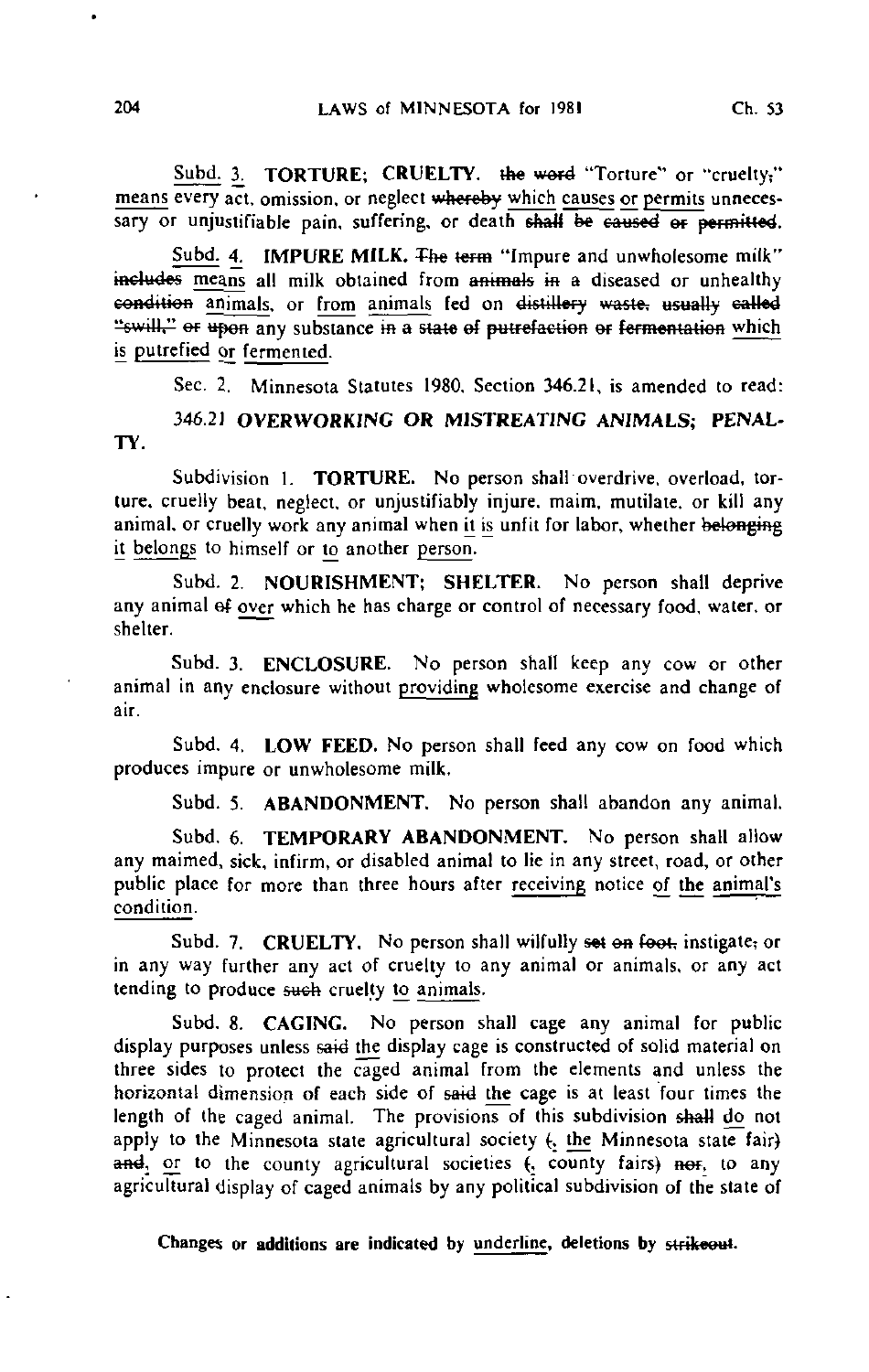Minnesota, nor or to district, regional or national educational livestock or poultry exhibitions. The provisions of this subdivision do not apply to captive wildlife, the exhibition of which is regulated by section 97.611.

Subd. 9. PENALTY. A violation of or failure person who fails to comply with any provision of this section is guilty of a misdemeanor.

Sec. 3. Minnesota Statutes 1980, Section 346.215, is amended to read:

### 346.215 INVESTIGATION OF CRUELTY COMPLAINTS.

Subdivision 1. REPORTING. Any person who has reason to believe that a violation of section 346.21 has taken place or is taking place may apply to any court having jurisdiction over actions alleging violation of sueh that section for a warrant and for investigation. The court shall examine under oath the person so applying and any witnesses he may produce produces and must the court shall take his affidavit or their affidavits in writing; and cause same to be subscribed by the party or parties making same. The affidavit or affidavits must set forth the facts tending to establish the grounds for believing a violation of section 346.21 has occurred or is occurring, or probable cause to believe that they exist a violation exists. If the court is thereupon satisfied of the existence of the grounds of the application, or that there is probable cause to believe their existence a violation exists, it shall issue a signed search warrant and order for investigation, signed by the judge of such court with his name of office, to a peace officer in such the county; commanding. The order shall command him to forthwith proceed promptly to the location of the alleged violation, taking with him a doctor of veterinary medicine and commanding such.

Subd. 2. POLICE INVESTIGATION. The peace officer to shall search the place designated in such the warrant and, together with such the veterinary doctor, shall conduct an investigation of the facts surrounding the alleged violation, retaining. The peace officer may retain in his custody, subject to the order of the court such, any property or things which are specified in such the warrant, including any animal if such the warrant so specifies. The warrant shall contain the names of the persons presenting affidavits in support of the application, and the grounds for its issuance. Service shall be made in accordance with the provisions of sections 626.13, 626.14, and 626.16. The warrant must be executed and returned to the court which issued such the warrant within ten days after its date; after the expiration of such that time the warrant, unless executed, is void. The officer executing such the warrant must forthwith shall promptly return the warrant to the court, and deliver to it a written inventory of the property or things taken, verified by the certificate of the officer at the foot of the inventory. The warrant and order for investigation issued pursuant to this section and section 346.216 shall have the same force and effect as a warrant issued pursuant to chapter 626.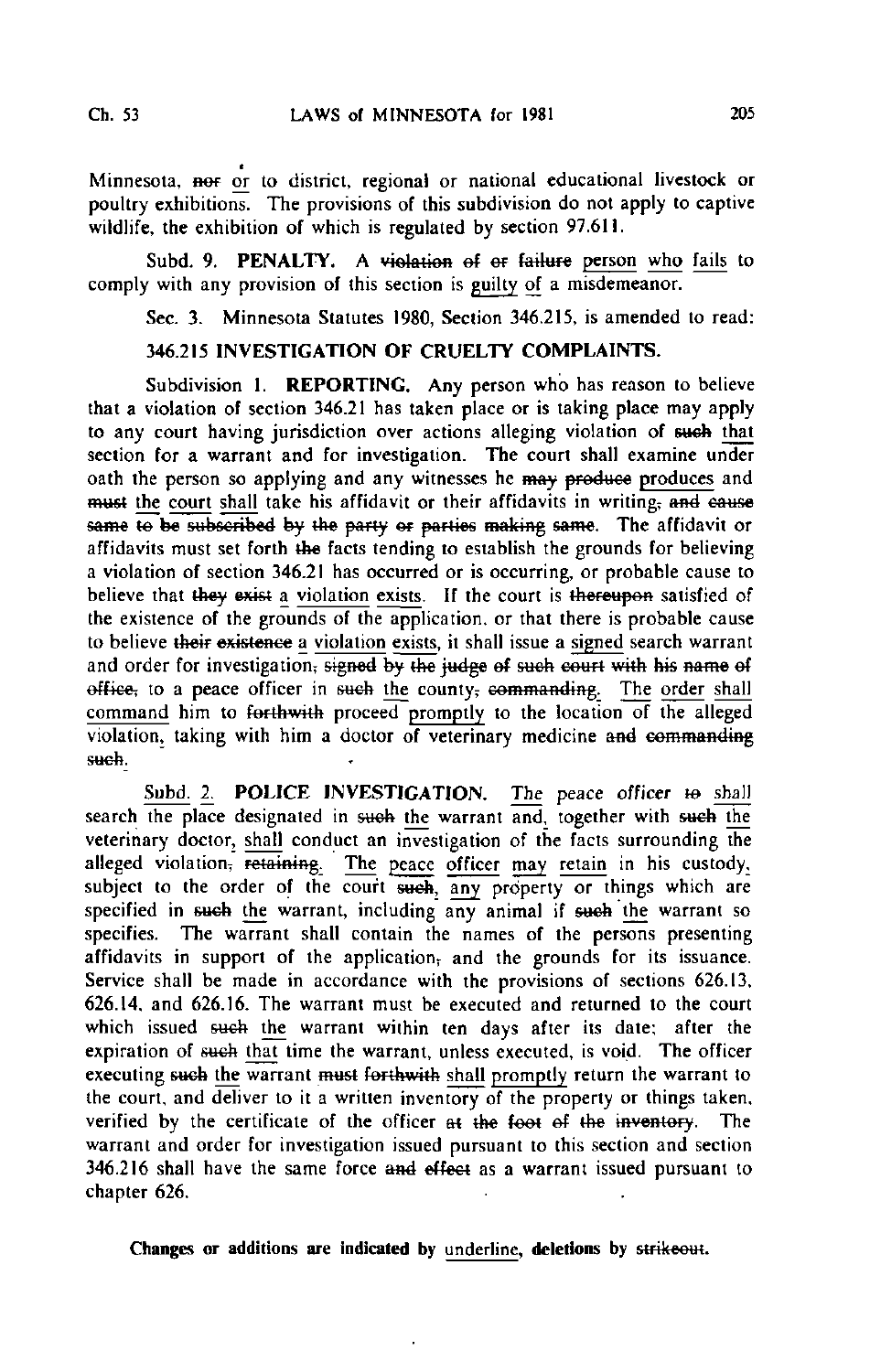Subd. 2 3. DISPOSAL OF CERTAIN ANIMALS. Upon a proper determination by a licensed doctor of veterinary medicine, any animal taken into custody pursuant to subdivision  $\frac{1}{2}$  this section may be immediately disposed of when sweh the animal is suffering and is beyond cure through reasonable care and treatment.

Sec. 4. Minnesota Statutes 1980, Section 346.216, is amended to read:

## 346,216 EXPENSES OF INVESTIGATION.

The expenses of the investigation authorized by section 346.215, including the fee of the doctor of veterinary medicine, the expenses of keeping or disposing of any animal taken into custody pursuant to such an investigation, and all other expenses reasonably incident to such the investigation shall be paid by the county treasurer from the general fund of the county. If the person alleged to have violated section 346.21 is found guilty of the violation, the county shall have judgment against the guilty person for the amount of the expenses.

Sec. 5. Minnesota Statutes 1980, Section 346.22, is amended to read:

## 346.22 CRUELTY IN TRANSPORTATION.

Every person who shall carry, or cause Subdivision I. PENALTY. Any person who does any of the following is guilty of a misdemeanor: (a) Carries or causes to be carried, any live animals upon any vehicle or otherwise, without providing suitable racks, cars, crates, or cages in which such the animals can both stand and lie down during transportation, and while awaiting slaughter; every person who shall carry; or cause (b) Carries or causes to be carried, upon a vehicle or otherwise, any live animal having feet or legs tied together, or in any other cruel or inhuman manner; and every person or corporation engaged in transporting (c) Transports or detains livestock who shall detain the same in cars or compartments for more than 28 consecutive hours without unloading the same livestock in a humane manner, into properly equipped pens for rest, water, and feeding for a period of at least five consecutive hours, unless requested to do so as hereinafter provided in subdivision 2, or unless prevented by storm or unavoidable causes which cannot be anticipated or avoided by the exercise of due diligence and foresight,; or shall permit the same (d) Permits livestock to be crowded together without sufficient space to stand, or so as to overlie, crush, wound, or kill each other<del>, shall be guilty of a misdemeanor;</del> provided, that upon the written request of the owner or person in custody of that particular shipment, which written request shall be separate and apart from any printed bill of lading; or other railroad form, the time and confinement may be extended to 36 consecutive hours.

Subd. 2. **EXCEPTION.** A person or corporation engaged in transporting livestock may confine livestock for 36 consecutive hours if the owner or person with custody of that particular shipment of livestock requests in writing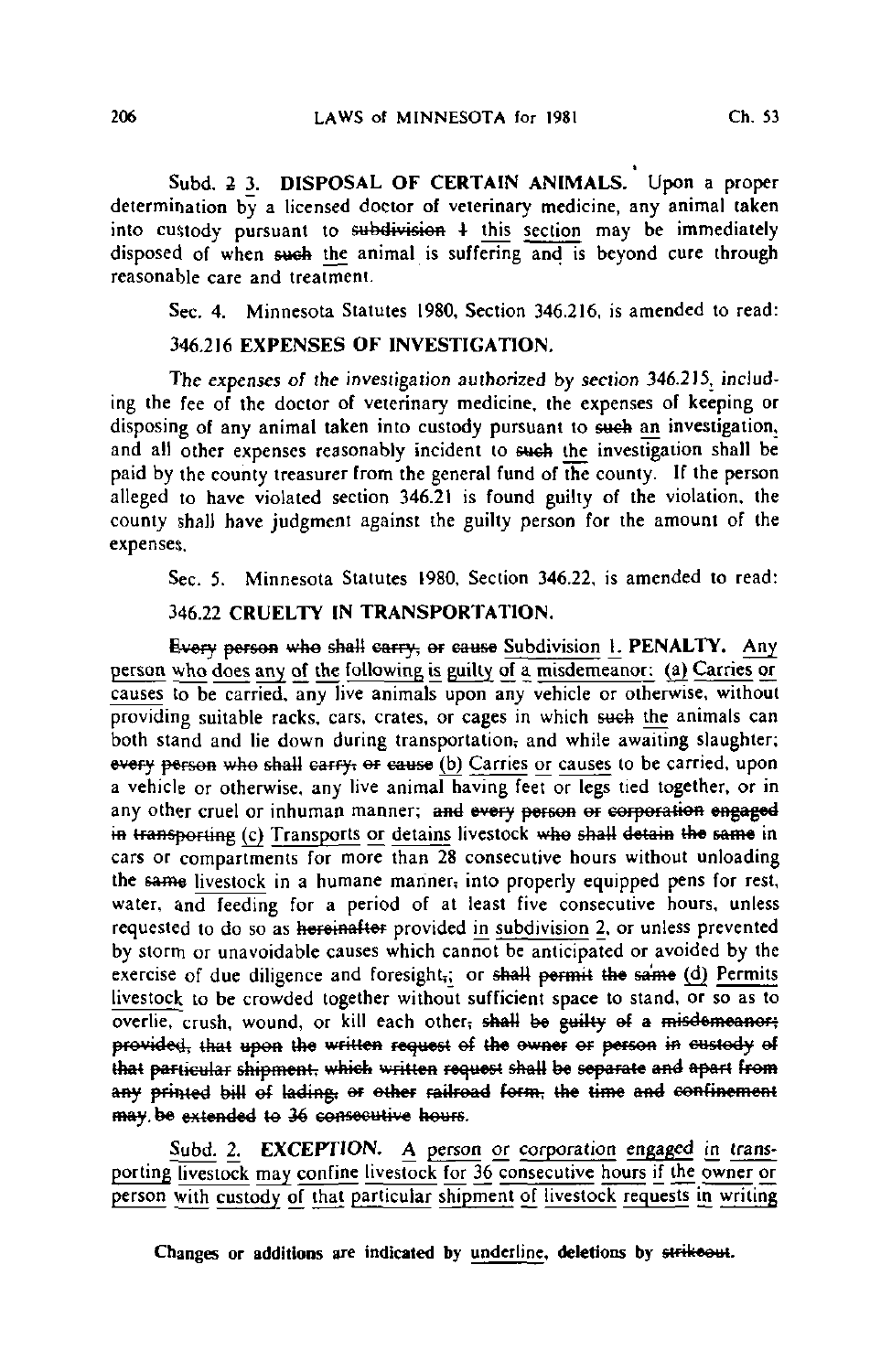that an extension be allowed. That written request shall be separate from any printed bill of lading or other railroad form.

Sec. 6. Minnesota Statutes 1980, Section 346.23, is amended to read:

# 346.23 DOCKING HORSES; PENALTY.

Every A person who shall eut cuts the bony part of a horse's tail for the purpose of docking it, or cause who causes or knowingly permit permits the same to be done upon premises of which he is owner, lessee, or user, or who shall assist assists in such the cutting; shall be punished by imprisonment in the county jail for not less than 30 nor more than 90 days, or by a fine of not less than  $$25$  nor more than \$100 is guilty of a misdemeanor. When a horse shall be is found so cut, and the wound resulting unhealed, upon the premises or in the custody of any person, such and the wound resulting is unhealed, that fact shall constitute prima facie evidence that the offense was committed by him, All fines resulting from complaint made by an officer or agent of any society of this state for the prevention of cruelty to animals, for any offense specified in this section, shall be paid to the society whose officer or agent made the complaint.

Sec. 7. Minnesota Statutes 1980, Section 346.24, is amended to read;

## 346.24 CLIPPED HORSES ANIMALS; PENALTY.

Every No person having the who has custody of any animal which shall have has had its hair removed by clipping or shearing, who, within 60 days after such elipping or shearing, and between November 4 and May 4, shall cause or permit such the animal to stand on a road, street, or other unsheltered place, without being between November 1 and May  $\frac{1}{2}$  within 60 days after the clipping or shearing, unless the animal is blanketed, shall be guilty of. Violation of this section is a misdemeanor.

Sec. 8. Minnesota Statutes 1980, Section 346.25, is amended to read:

#### 346.25 POISONING ANIMALS.

Any person who unjustifiably administers any poisonous, or noxious drug or substance to any animal, or procures or permits the same it to be done, or unjustifiably exposes any such that drug or substance with intent that the same shall drug be taken by any animal, whether such the animal be is the property of himself or another, is punishable by imprisonment in the Minnesota correctional facility Stillwater for not exceeding two years or in a county jail for not exceeding six months or by a fine of not exceeding \$500 or by both such fine and imprisonment guilty of a gross misdemeanor.

Sec. 9. Minnesota Statutes 1980, Section 346.26, is amended to read:

#### 346.26 ANIMAL WITH INFECTIOUS DISEASE.

Every An owner or person having charge of any animal, knowing the same to have who knows the animal has any infectious or contagious disease, or to have knows the animal has recently been exposed thereto to an infectious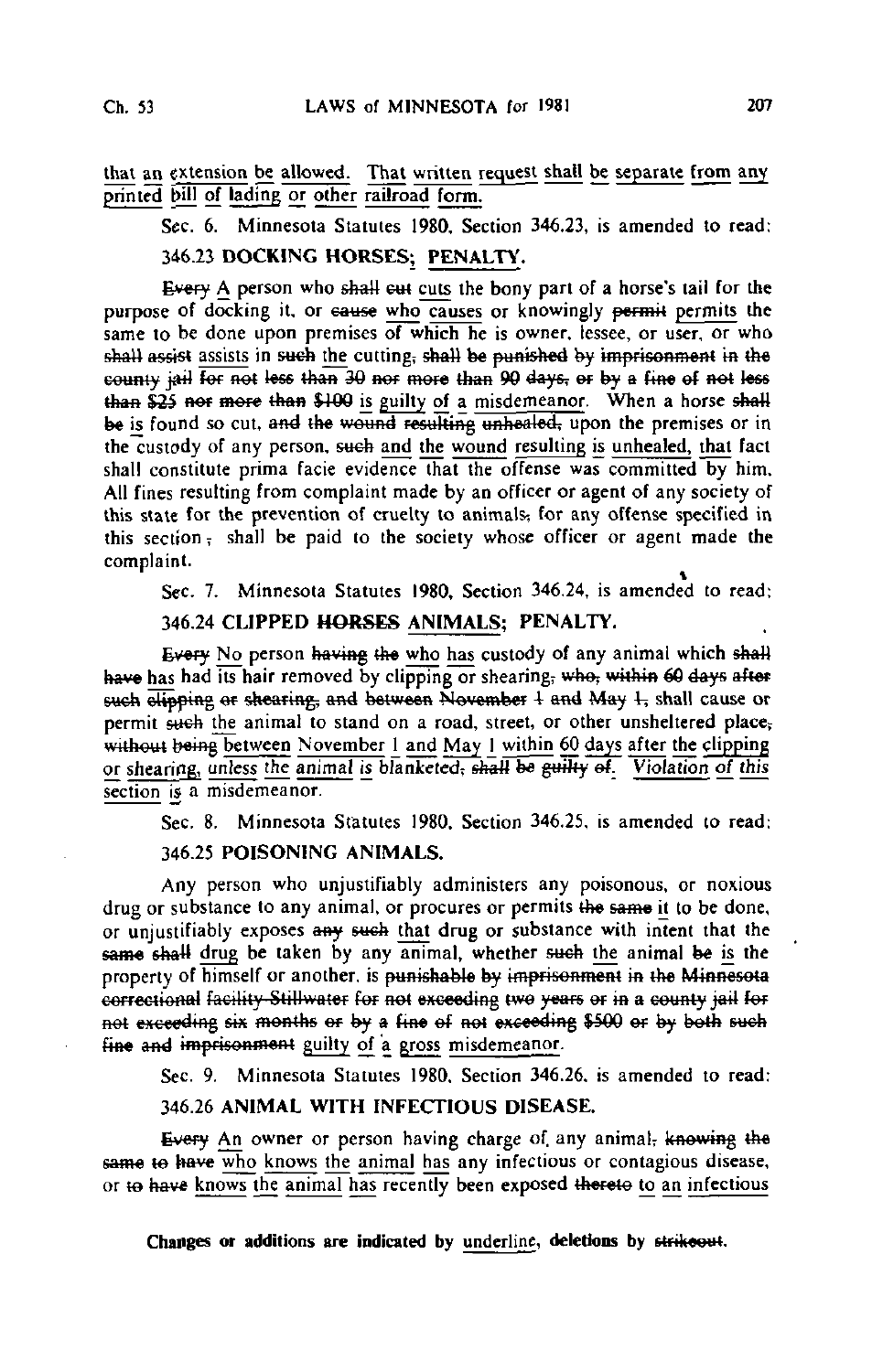or contagious disease, who shall sell sells or barter barters the same animal, or knowingly permit permits the animal to run at large or come into contact with any other animal, or with another person without that person's knowledge and permission shall be guilty of a misdemeanor.

Sec. 10. Minnesota Statutes 1980, Section 346.27, is amended to read:

## 346.27 EXPOSURE OF ANIMALS; DUTY OF OFFICERS.

Subdivision 1. DELIVERY TO SHELTER. Any sheriff, constable, statutory city marshal, police officer, or any agent of the Minnesota society or other societies for the prevention of cruelty, may remove, shelter, and care for any horse or other animal found exposed to the weather and not properly blanketed, or any animal remaining more than one hour without attention in cold or inclement weather, or any animal not properly fed and watered, or provided with suitable food and drink,  $\overline{and}$ . When necessary, a sheriff, constable, marshal, police officer, or agent may deliver such the animal to another person to be so sheltered and cared for, and furnished with suitable food and drink; but. In all cases, the owner, if known, shall be immediately notified, and sueh the officer, or the person having possession of the animal, shall have a lien thereon for its care and keeping and, the reasonable value of the food and drink furnished, and the expenses of such the notice. If the owner or custodian be is unknown, and cannot by reasonable effort be ascertained, or shall does not, within five days after notice, redeem such the animal by paying the expenses incurred as aforesaid, it pursuant to this subdivision, the animal may be treated as an estray, and be dealt with as such.

Subd. 2. DISPOSAL OF ANIMALS. Upon a proper determination by a licensed doctor of veterinary medicine, any animal taken into custody pursuant to subdivision 1 may be immediately disposed of when such the animal is suffering and is beyond cure through reasonable care and treatment. The expenses of such disposal shall be subject to the provisions of section 346.216.

Sec. 11. Minnesota Statutes 1980, Section 346.28, is amended to read:

## 346.28 INJURY TO BIRDS.

Every A person who shall in any manner wantonly maim, kill, or destroy maliciously maims, kills, or destroys any brown thrush, bluebird, martin, swallow, wren, catbird, robin, peewee, meadowlark, or other insect-devouring bird of any kind or name designated as unprotected by section 100.26. subdivision 2, or who shall wantonly destroy maliciously destroys the nests or eggs of any such bird shall be guilty of a petty misdemeanor and punished by a fine of not less than  $$1$  nor more than  $$15$ .

Sec. 12. Minnesota Statutes 1980, Section 346.31, is amended to read:

# 346.31 USE AS ADVERTISING DEVICES.

Chicks, ducklings, and goslings younger than four weeks of age may shall not be sold or offered for sale; raffled; or offered or given as a prize,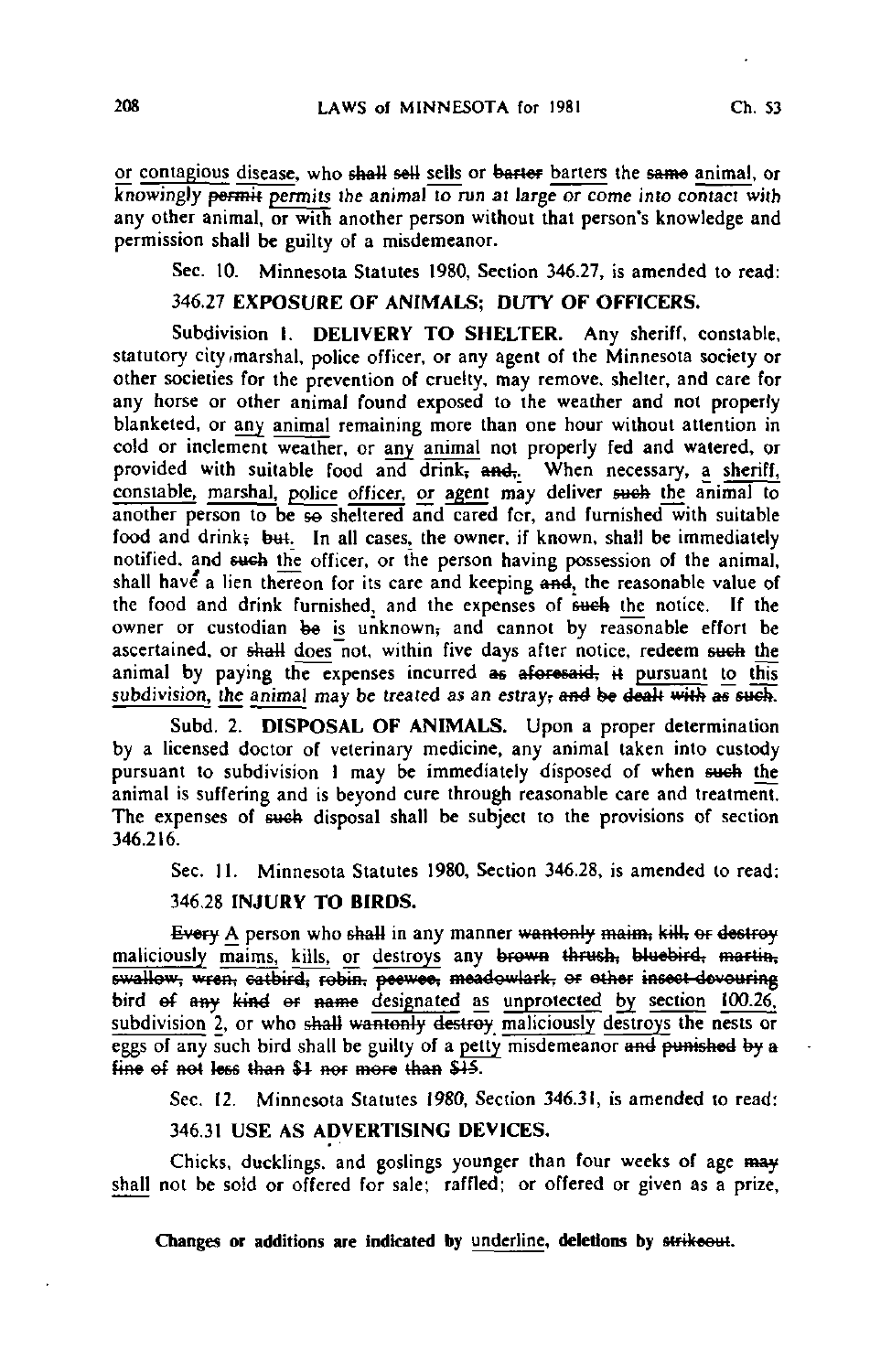premium, or advertising device, in quantity of less fewer than twelve birds to an individual person unless sold by a person, firm, partnership or corporation engaged in the business of selling sueh chicks, ducklings, and goslings for agricultural or wildlife purposes.

Sec. 13. Minnesota Statutes 1980, Section 346.32, is amended to read:

# 346.32 CARE OF ANIMALS USED AS ADVERTISING DEVICES.

Stores, shops, vendors, and others offering chicks, ducklings, or goslings for sale;; raffle<sub>5</sub> or as a prize, premium, or advertising device;; or displaying chicks, ducklings, or goslings to the public<sub>i</sub>; shall provide and operate brooders or other heating devices that may be necessary to maintain the chicks, ducklings, or goslings in good health, and shall keep adequate food and water available to the birds at all times.

Sec. 14. Minnesota Statutes 1980, Section 346.33, is amended to read:

## 346.33 VIOLATIONS.

A violation of sections 346.30 to 346.33 sha4J be punished by a fine ef not less than \$10 nor more than \$25 346.32 is a petty misdemeanor; provided that, after any violation has been called to the attention of the violator by any law enforcement officer, each day on which such the violation continued continues or is repeated shall constitute constitutes a separate offense.

Sec. 15. Minnesota Statutes 1980, Section 346.34, is amended to read:

# 346.34 GREASED PIG CONTESTS AND TURKEY SCRAMBLES.

No person shall operate, run or participate in a contest, game, or other like activity, in which a pig, greased, oiled or otherwise, is released and wherein the object is the capture of such the pig, or in which a chicken or turkey is released or thrown into the air and wherein the object is the capture of such the chicken or turkey. Any violation of this section shall be is a misdemeanor.

Sec. 16. Minnesota Statutes 1980, Section 347.23. is amended to read:

## 347.23 DOG HOUSES.

Subdivision 1. IN GENERAL. Every  $\underline{A}$  person in charge or control of any dog which is kept outdoors or in an unheated enclosure shall provide such the dog with shelter and bedding as prescribed in this section as a minimum.

Subd. 2. BUILDING SPECIFICATIONS. Such The shelter shall include a moistureproof and windproof structure of suitable size to accommodate the dog and allow retention of body heat;. It shall be made of durable material, with a solid floor raised at least two inches from the ground and with the entrance covered by a flexible windproof material or a self-closing swinging door. Such The structure shall be provided with a sufficient quantity of suitable bedding material; consisting of hay. straw, cedar shavings, blankets, or